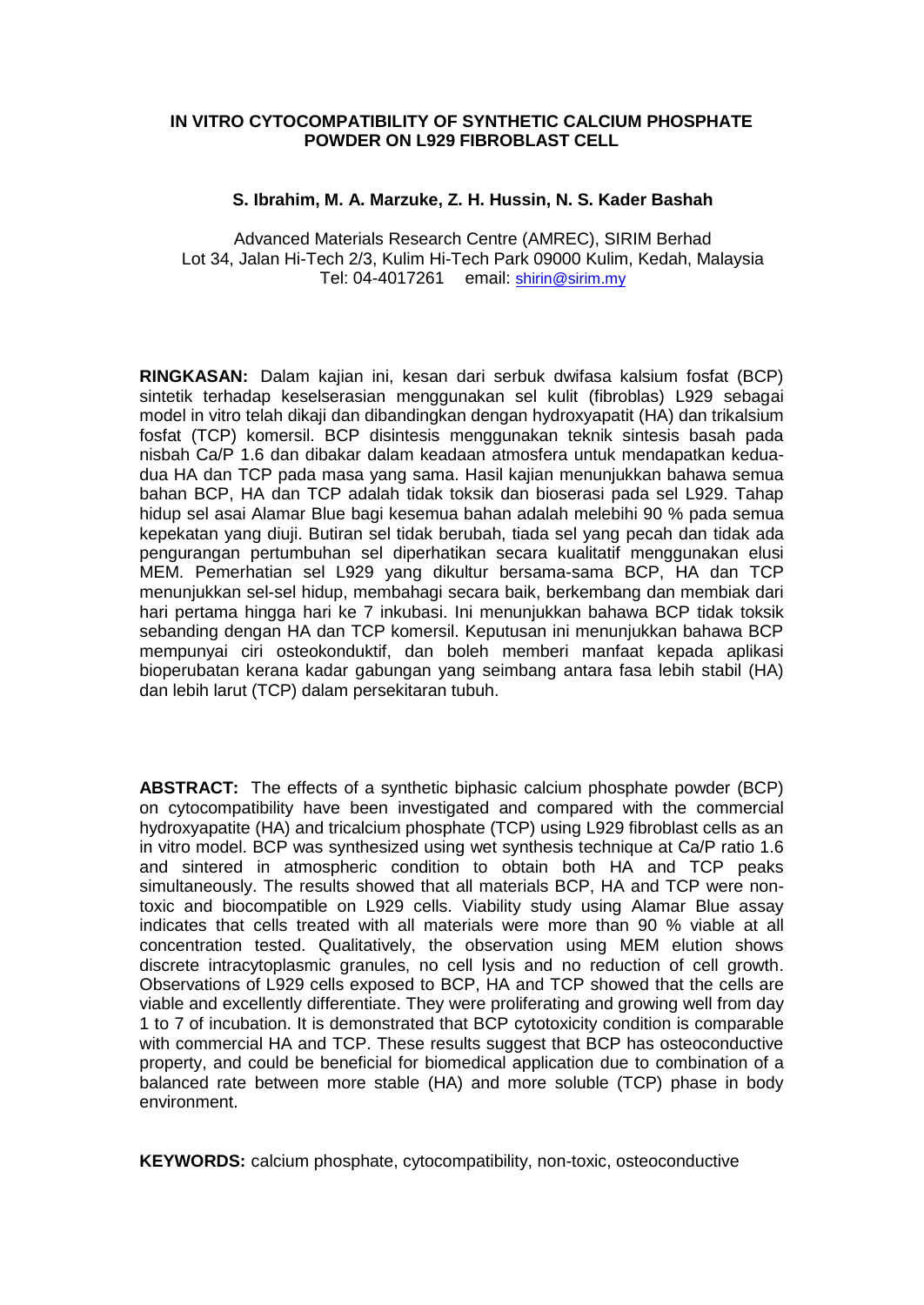### **INTRODUCTION**

Calcium phosphate (CaP) materials have received great interests since most of them are widely applied as biomedical materials, including bone fillers, bone tissue engineering scaffolds and bioactive coatings and composites due to their excellent biocompatibility, osteoconductive properties and similarity to the inorganic component of natural bone (Kaili *et al*., 2014; Dorozhkin *et al*., 2009; Xia *et al*., 2013).

The most widely used CaP-based bioceramics are hydroxyapatite [HA, Ca<sub>10</sub>(PO<sub>4</sub>)<sub>6</sub>(OH)<sub>2</sub>] and β-tricalcium phosphate [β-TCP, Ca<sub>3</sub>(PO<sub>4</sub>)<sub>2</sub>]. HA is stable in a body fluid, while TCP is rather soluble. The in vivo and in vitro dissolution of CaP ceramics was found to be dependent on the composition, crystallinity, and pH of the solution (Soon-Ho *et al.*, 2003; Ducheyne *et al*., 1993).

An important part of biomaterials research is the evaluation of biocompatibility in vitro under scientifically controlled conditions (Shektar *et al.*, 2009). Post synthesis in vitro cytocompatibility confirmation has become essential to comment on the potential use of materials in vivo. Fibroblasts are the predominant cells present in the loose connective tissues and are crucial for aiding wound repair mechanisms. Fibroblast cells adhering to their neighbours rather than the substrate cause fibrous encapsulation. Hence characterization and quantification of fibroblast cell viability on BCP material can strongly affirm their cytocompatibility and their potential use as an implant material. Fibroblasts also produce many essential components for the connective tissue, for instance, the extracellular components such as collagen, an aminoglycans in fibrous tissue. The attachment of fibroblast cells assists the integration of soft tissue with the implant, which infers improved vascularity at the implant surface and reduced chances of fibrous encapsulation and bacterial infection (Kalmodia *et al*., 2010).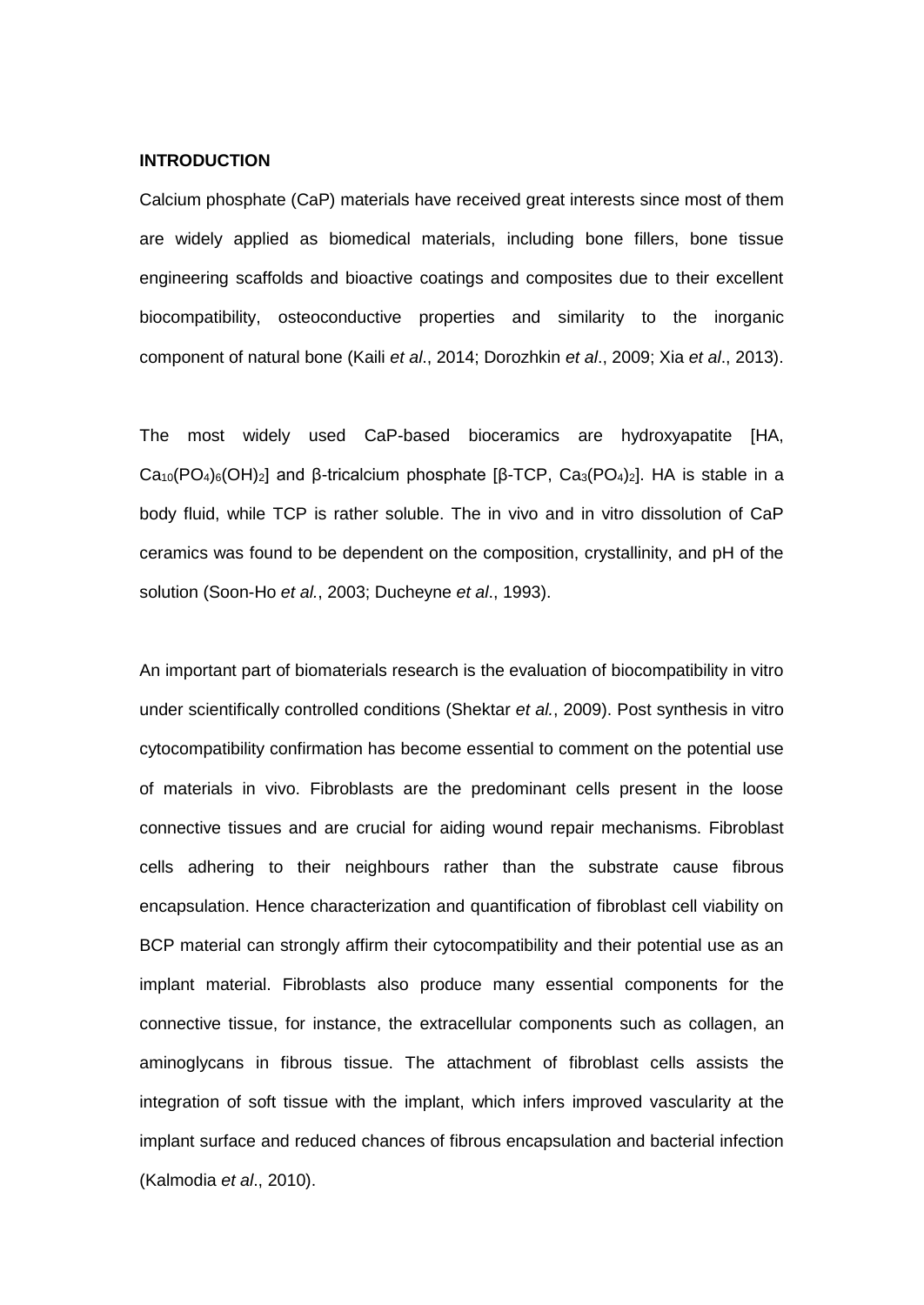Our studies are focused on the in vitro cytocompatibility evaluations of BCP, HA and TCP. The evaluations include quantitative studies such as cell viability and qualitative study of MEM elution and cellular morphological observation using in vitro model, L929 mouse fibroblasts cells.

### **MATERIALS AND METHODS**

### **Sample preparation**

BCP was synthesized in-house by heating a mixture of calcium hydroxide (Fluka Analytical, Sigma-Aldrich Germany) and phosphoric acid (Avantor Material Performance, Thailand) with a Ca/P ratio of 1.6. After overnight stirring at 250 rpm, the apatite slurry was heat up to 85 °C and the temperature was maintained for 1 hr before cooling down to room temperature. The slurry was then ball milled for 1 hr and spray dried (GEA Niro; Mobile Minor 2000 H, Soeborg, Denmark) at 280 °C to convert it into apatite powder. The apatite powder was then sintered at 950 °C at 5 °C/min for 1.5 hrs (CMTS SC5 CM1148, Malaysia) to produce BCP that consists of HA and TCP powder. Commercially available HA powder (Captal 60 Plasma Biotal, UK) and TCP powder (Sigma-Aldrich, Germany) were used in this work. All powders consisted of pure phases as verified by X-Ray Diffraction, XRD (Bruker D8 Advanced, Germany).

# **Cell culture**

L929 mouse subcutaneous connective tissue fibroblast cells (*Mus musculus*, NCTC clone 929, CCL-1™; ATCC, Manassas, VA, USA) were cultured in Dulbecco Modified Eagle's Medium (DMEM; Gibco® Invitrogen, Grand Island, NY, USA) containing penicillin/streptomycin (100/100 U; Gibco® Invitrogen), L-glutamine (200 mM; Gibco® Invitrogen), and HEPES (Gibco® Invitrogen) and supplemented with 10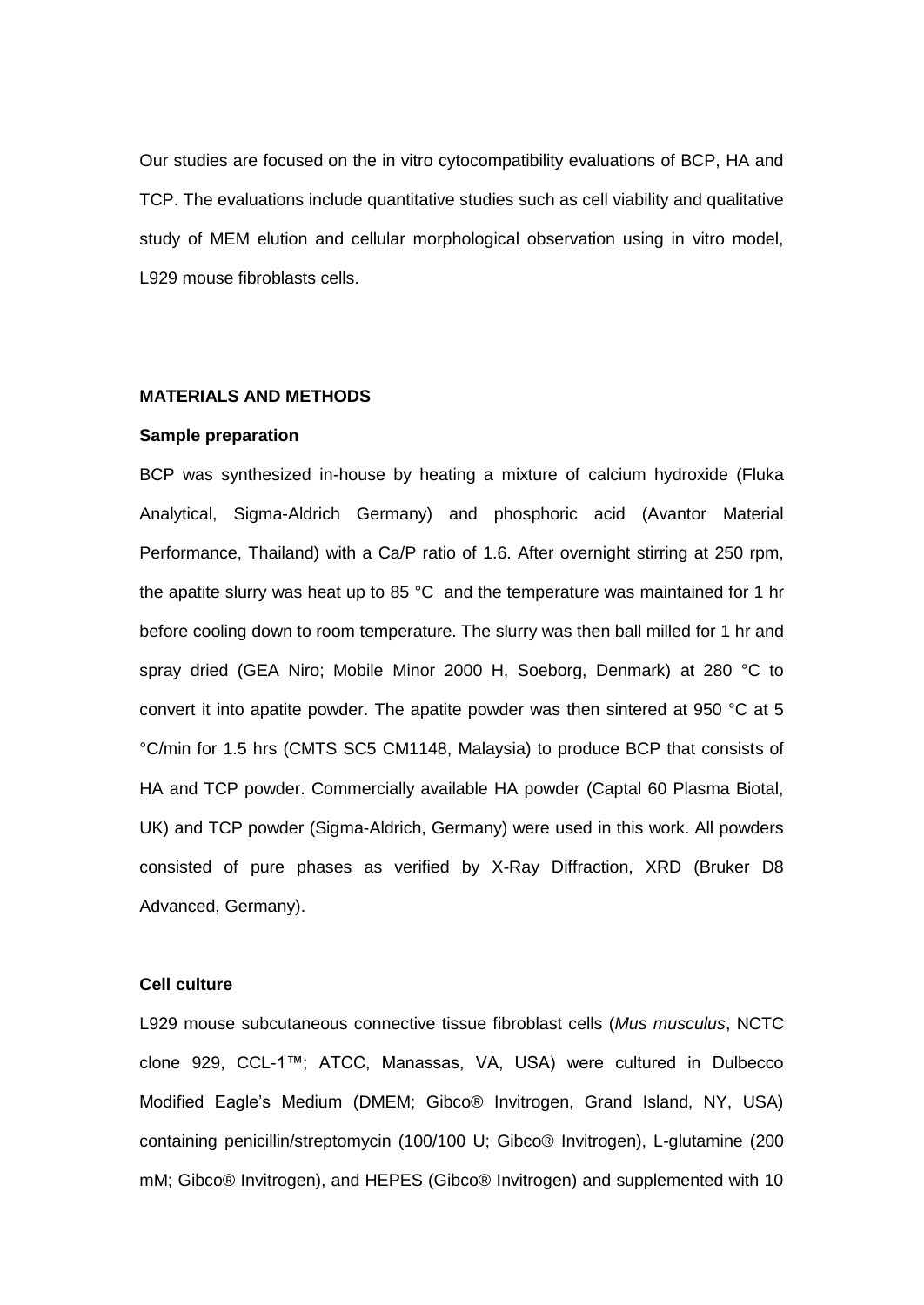% fetal bovine serum (Gibco® Invitrogen). They were incubated at 37 °C in a humidified atmosphere containing  $5\%$  CO<sub>2</sub> (CO<sub>2</sub> incubator; Binder GmbH, Tutlingen, Germany). The medium was changed every 3 days under aseptic conditions.

# **Extraction preparation**

BCP, HA and TCP extracts with a weight-to-volume ratio of 200 mg/ml were obtained by immersing the materials in complete DMEM media for 24 hrs at 37 °C without agitation. The unexposed (negative control) was polypropylene and the positive control was zinc sulfate.

#### **Cell viability using Alamar Blue**

The pure extract (200 mg/ml) and 100, 50, and 25 mg/ml dilutions (prepared using complete DMEM media) of BCP, HA and TCP were added to fibroblast cells seeded at 1 x 10<sup>5</sup> cells/ml in 24-multiwell plates for 24 hrs. After a 24 hrs incubation period, cell viability was tested using the Alamar Blue assay (Gibco® Invitrogen). The culture was stained with Alamar blue solution (1:10) and incubated for 4 hrs at 37 °C. After incubation, the stained culture was detected by absorbance at 570 nm using a Universal Microplate Reader (Bio-Tek Instruments, Winooski, VT, USA). Four replicates were performed for each treatment (ISO 10993-5, 2009).

# **Minimum essential medium (MEM elution) study**

The pure extract (200 mg/ml) and 100, 50, and 25 mg/ml dilutions (prepared using complete DMEM media) of BCP, HA and TCP were added to fibroblast cells seeded at 1 x 10<sup>5</sup> cells/ml in 24-multiwell plates for 24 hrs. After a 24 hrs incubation period, cells were examined microscopically under an inverted light microscope (Olympus, Tokyo, Japan) and graded based on Table 1. Four replicates were performed for each treatment (ISO 10993-5, 2009).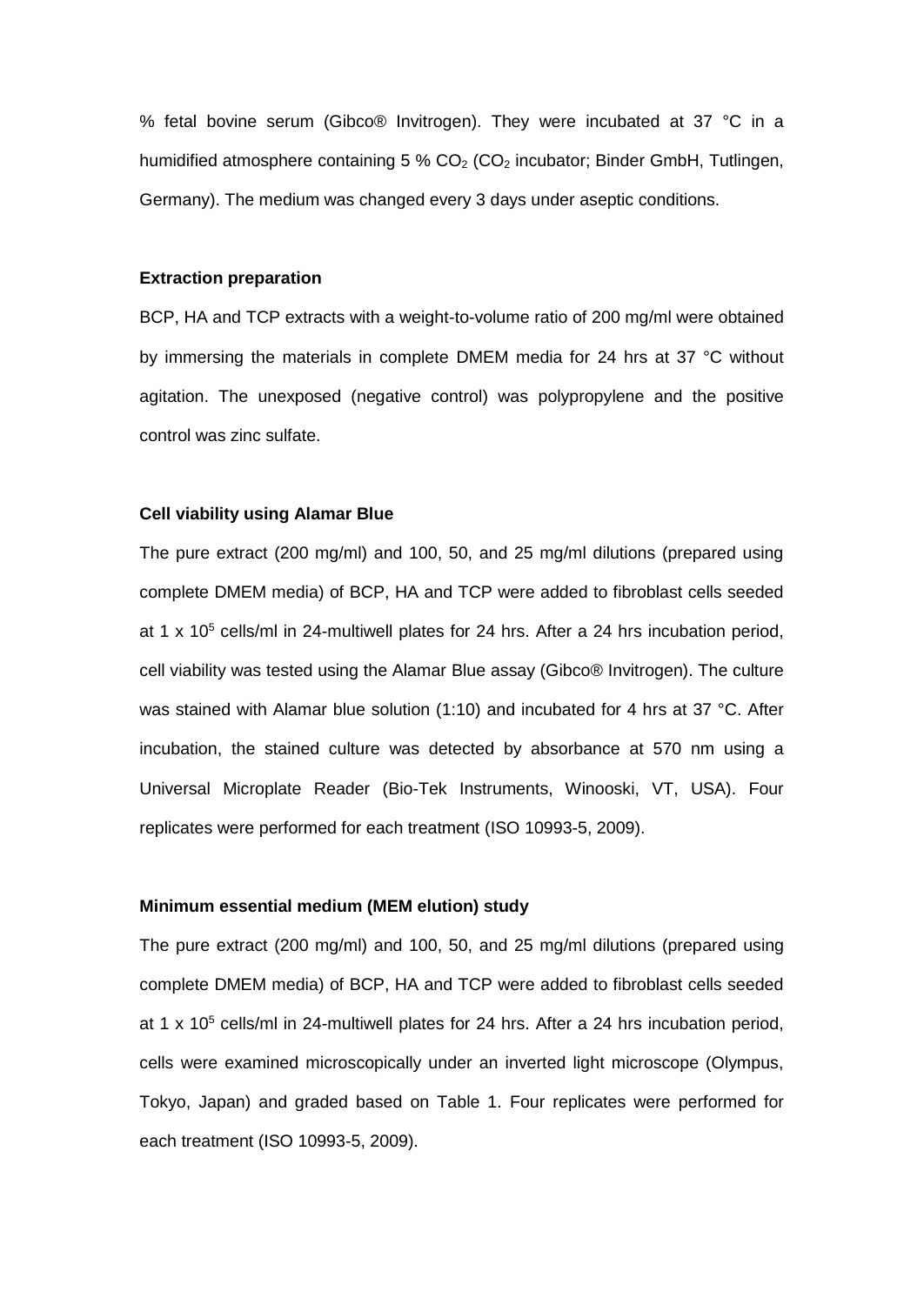# **Cellular morphology**

The pure extracts (200 mg/ml) of BCP, HA and TCP were added to fibroblast cells seeded at 1 x 10<sup>5</sup> cells/ml in 6-multiwell plates for 24 hrs. The plates were incubated at 37 °C in a humidified atmosphere containing 5 % CO2. Observations of cell morphology were made on days 1, 3, 5, and 7 under an inverted light microscope (Olympus, Tokyo, Japan).

| Grade          | Reactivity | Conditions of all cultures                                                                                                                                                                                               |  |
|----------------|------------|--------------------------------------------------------------------------------------------------------------------------------------------------------------------------------------------------------------------------|--|
| 0              | None       | Discrete intracytoplasmic granules, no cell lysis, no<br>reduction of cell growth                                                                                                                                        |  |
| 1              | Slight     | Not more than 20 % of the cells are round, loosely<br>attached and without intracytoplasmic granules, or<br>show changes in morphology; occasional lysed cells<br>are present; only slight growth inhibition observables |  |
| $\overline{2}$ | Mild       | Not more than 50 % of the cells are round, devoid of<br>intracytoplasmatic granules, no extensive cell lysis;<br>not more than 50% growth inhibition observables                                                         |  |
| 3              | Moderate   | Not more than 70 % of the cell layers contain<br>rounded cells or are lysed; cell layers not completely<br>destroyed, but more than 50 % growth inhibition<br>observables                                                |  |
| 4              | Severe     | Nearly complete or complete destruction of the cell<br>layers                                                                                                                                                            |  |

| Table 1. Qualitative morphological grading of cytotoxicity of extracts |  |  |
|------------------------------------------------------------------------|--|--|
|------------------------------------------------------------------------|--|--|

# **RESULTS AND DISCUSSION**

**Phase analysis**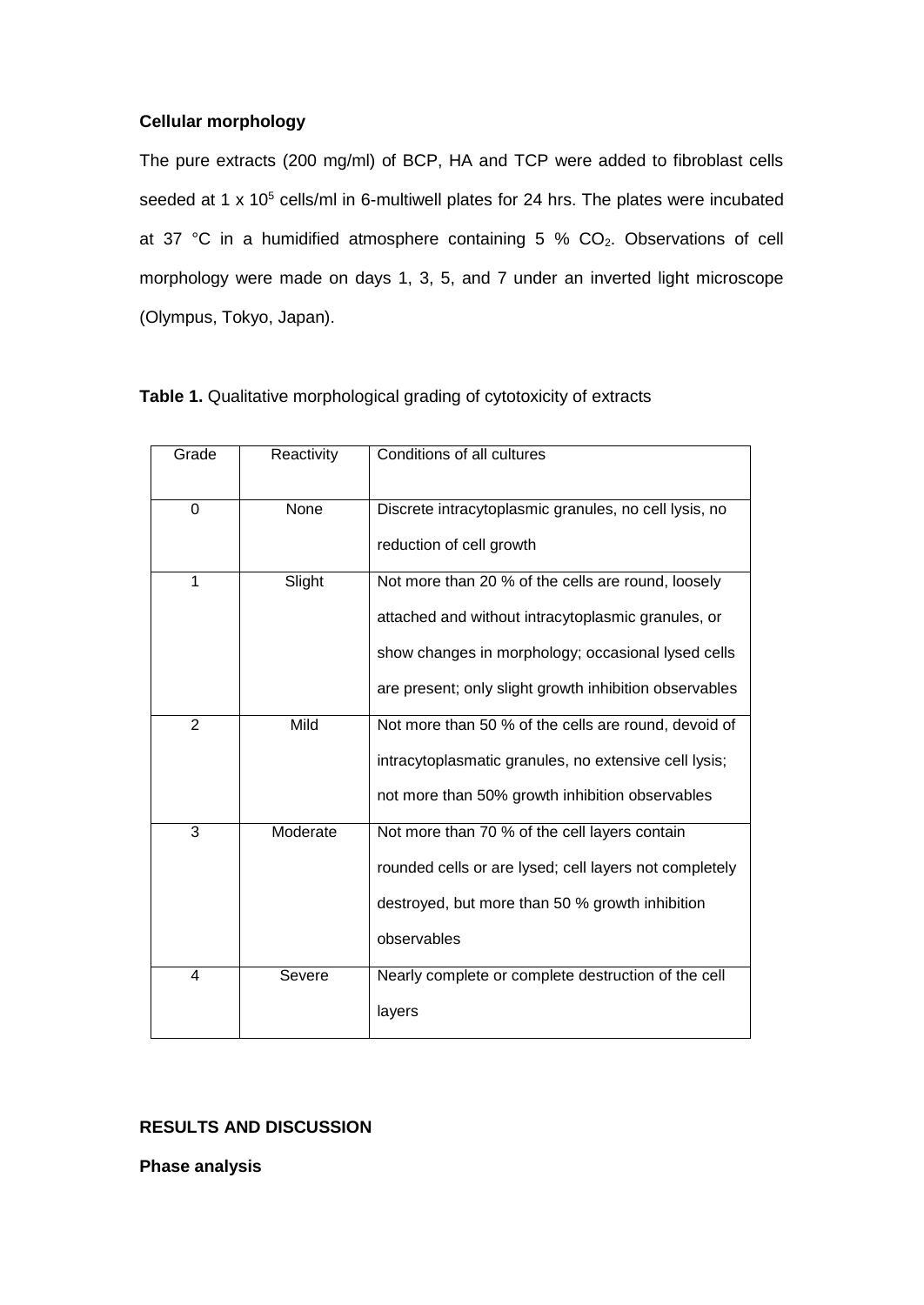Figure 1 presented the XRD analysis results of the BCP, HA and TCP. It is clearly shown that BCP spectra has distinct peaks of HA and TCP compounds. This suggests that BCP did not change into other phases during sintering. Meanwhile, the samples of single HA and TCP exhibited only characteristic peaks of HA and TCP, respectively.



**Figure 1.** XRD pattern of BCP, HA and TCP

# **Cytocompatibility assessment of BCP, HA and TCP using Alamar Blue assay and MEM elution**

L929 is a standardized and continuous (established) cell line commonly used for cytotoxicity testing (recommended by ISO 10993-5, 2009) (Maria *et al*., 2014). Alamar Blue assay was conducted to measure cell viability. Baker *et al*. reported that 50 % of cell viable and onwards indicate that the material is non-cytotoxic, whereas less than 50 % cell viability shows that the material is cytotoxic (Baker *et al*., 2009). As shown in Figure 2, all materials were cytocompatible. No significant difference was observed between BCP, HA and TCP in term of cell viability. The extracts induced cell viability and cell growth increment, thus showing no toxic effects. Liping *et al*. has reported that L929 cells showed high growth rate and proliferation characteristics on the CaP coated magnesium alloy (Liping *et al*., 2009).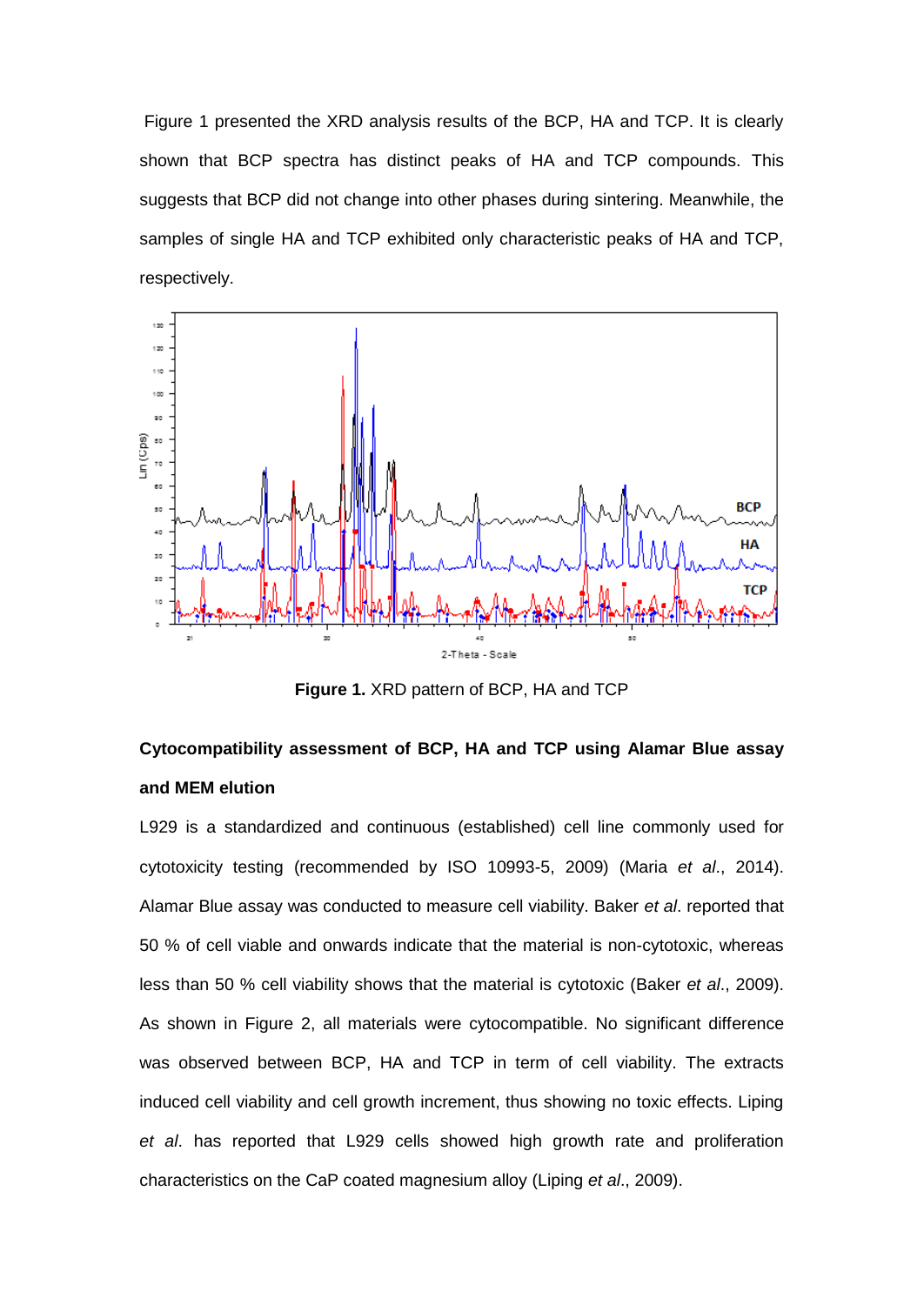

**Figure 2.** Cell viability of BCP, HA and TCP extracts using Alamar Blue Assay. The data are expressed as mean  $\pm$  standard deviation ( $p > 0.05$ ).

MEM elution study was conducted to examine morphological changes and cytolysis. Discrete intracytoplasmic granules, no cell lysis and no reduction of cell growth were observed on all cultures incubated with BCP, HA and TCP extracts. Therefore, all concentration was given a score of '0-0-0' thus exhibited 'none' reactivity based on Table 1 and comparable with negative control. However, positive control was given a score of '4-4-4' that exhibited 'severe' reactivity because all cultures condition was a complete destruction of the cell layers.

# **No changes in cellular morphology of BCP, HA and TCP**

Cellular morphology observation conducted with an inverted light microscope exhibited no changes between cells treated with BCP, HA and TCP. On day 1 (Figure 3A) L929 cells were shown to be viable and demonstrate significantly good adherence with spherical, polygonal and elongated morphology. Some L929 cells were in the early stage of proliferation as observed in mitosis-like process. On day 3, the cells were proliferating continuously, grown and occupied the spaces between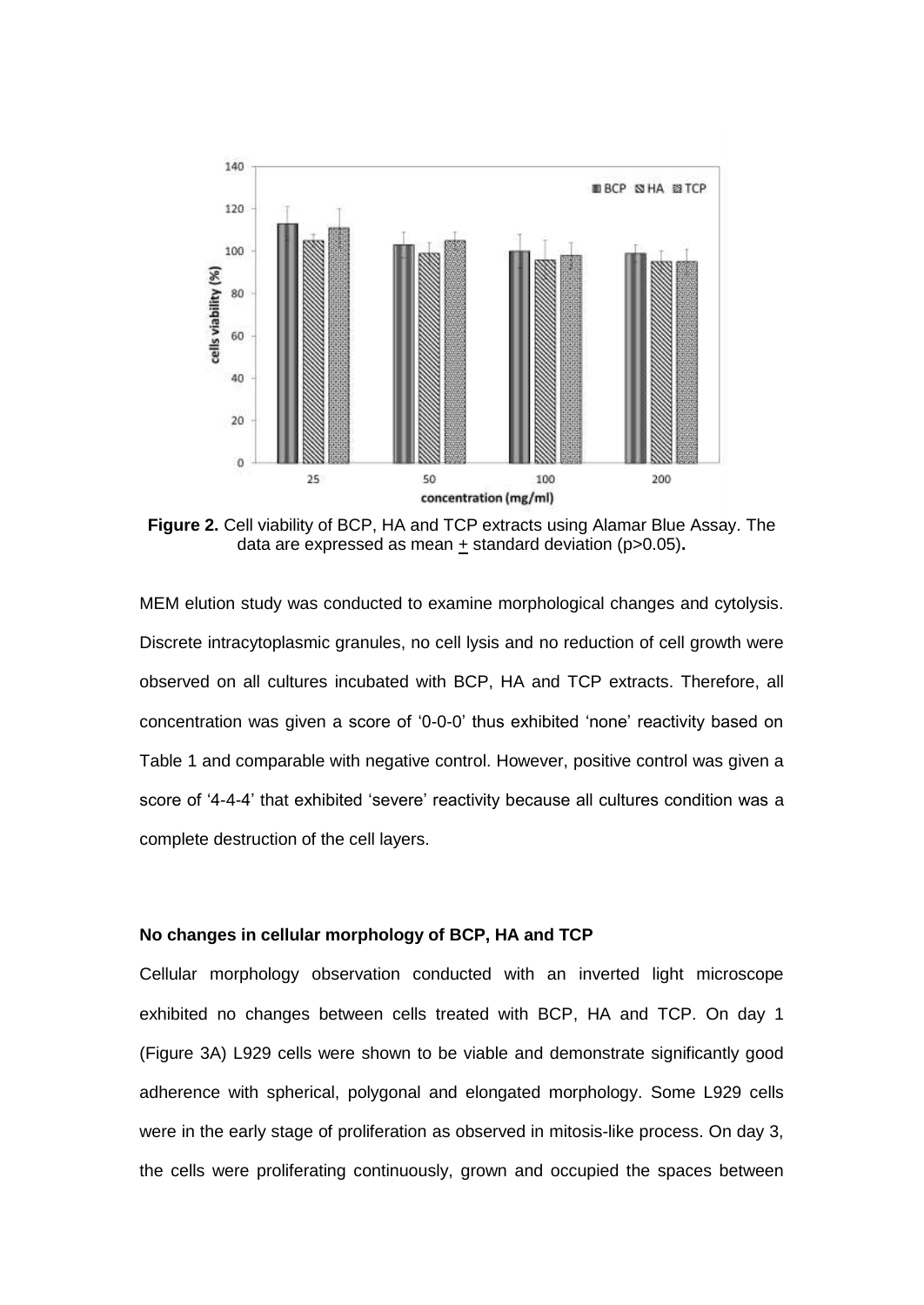them (Figure 3B). It is clearly shown that the cell density was increasing proportionally with incubation period (day 7 > day 5 > day 3 > day 1).



**Figure 3.** Micrograph (100x) of L929 cells incubated for (A) 1 day, (B) 3 days, (C) 5 days and (D) 7 days with (i) BCP, (ii) HA and (iii) TCP extract, respectively.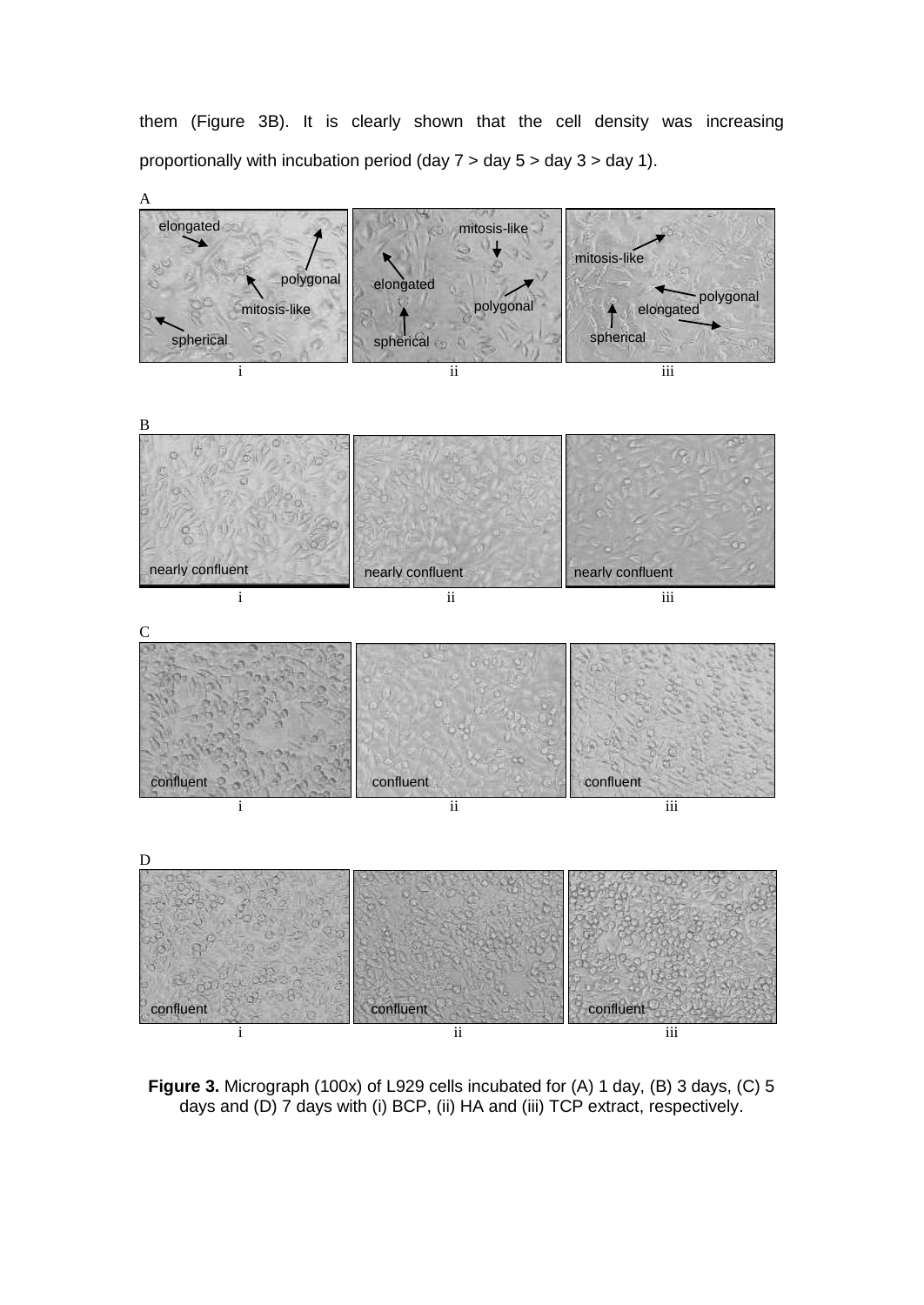Interestingly, compact cell density with confluent monolayer could be observed in Figure 3C and D compared to others indicating that Figure 3D also showed that L929 cells were still viable, proliferating and no cell death observed. The important observation is that cell adhesion properties of BCP is comparable with HA and TCP. Earlier findings have demonstrated that calcium phosphate-titania composite showed good cell adhesion as well as cell-cell interaction. Cells are attached closely with neighboring cells, and form a cellular network (characteristic of fibroblast type cells) on the composite surface (Shektar *et al.*, 2009). According to previous study by Kiyoshi *et al.,* cultured L929 indicated that collagen sheet having the calcium phosphate layer on the top, supported the adhesion and growth of the cells (Kiyoshi *et al*., 2004).

#### **CONCLUSION**

It can be concluded that BCP is safe and cytocompatible to L929 fibroblast cells up to 7 days of culture which is comparable to commercially available HA and TCP.

### **ACKNOWLEDGMENT**

This work was supported by Ministry of Science, Technology and Innovation (MOSTI) under grant 03-03-02-SF0261. We wish to thank SIRIM Berhad and En. Sahhidan Daud for his contribution in this study.

#### **REFERENCES**

Baker MA, Assis SL, Higa OZ, Costa I. (2009). Nanocomposite hydroxyapatite formation on Ti-13Nb-13Zr alloy exposed in a MEM cell culture medium and the effect of H2O<sup>2</sup> addition. *Acta Biomaterialia*. **5(1)**: pp. 63-75.

Dorozhkin S. Calcium Orthophosphate Cements and Concretes. (2009). *Materials*. **2**: pp. 221–291.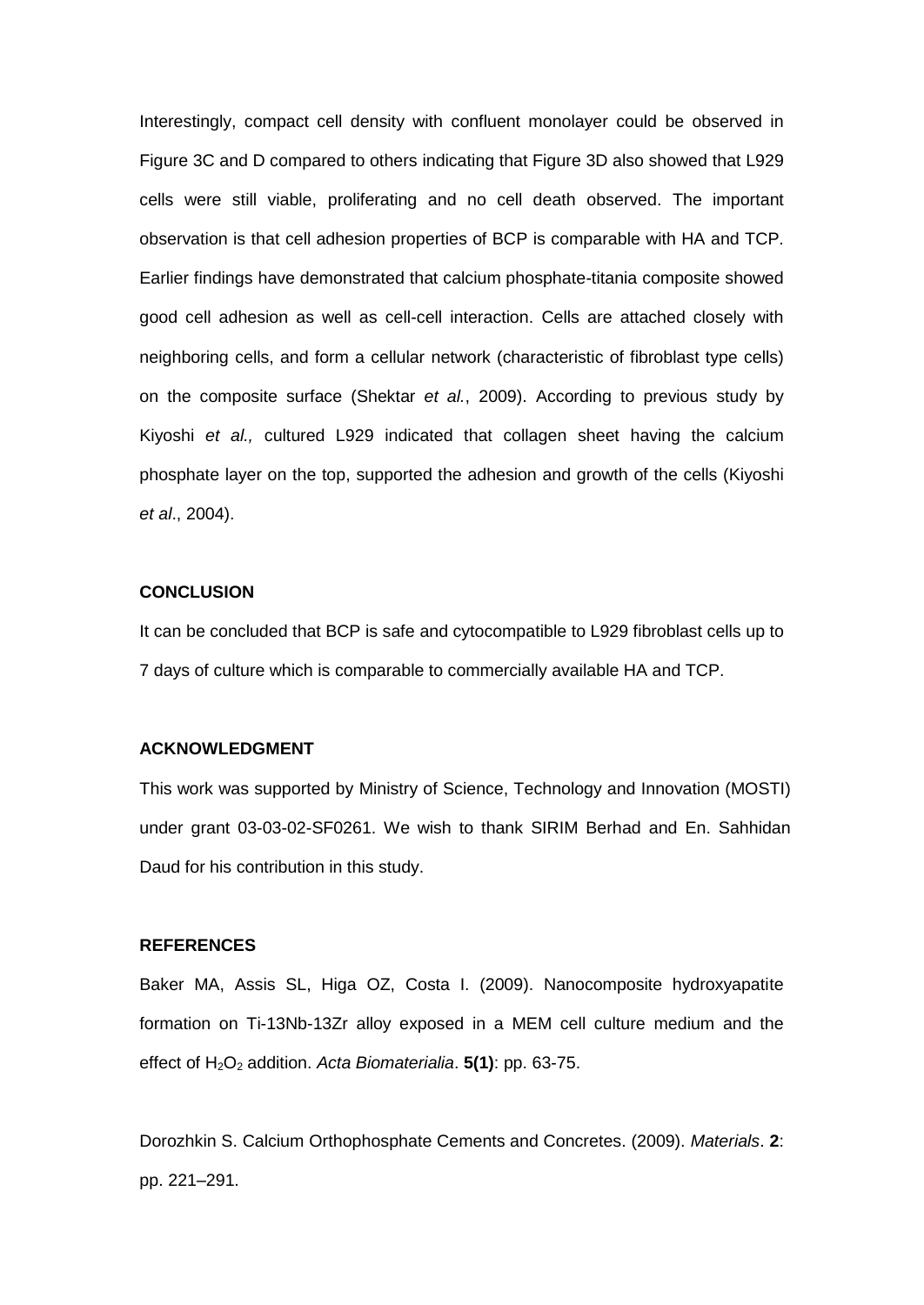Ducheyne P, Radin SR. and King L. (1993). The effect of calcium phosphate ceramic composition and structure on in vitro behavior: I. Dissolution. *J. Biomed. Mater. Res.*  **27**: pp. 25–34.

ISO 10993-5:2009, Biological evaluation of medical devices - Part **5**: Tests for in vitro cytotoxicity.

Kaili L, Chengtie W, Jiang C. (2014). Advances in synthesis of calcium phosphate crystals with controlled size and shape. *Acta Biomaterialia*, **10**: pp. 4071–4102.

Kalmodia S, Goenka S, Laha T, Lahiri O, Basu B, Balani K. (2010). Microstructure, mechanical properties, and in vitro biocompatibility of spark plasma sintered hydroxyapatite-aluminum oxide-carbon nanotube composite. *Materials Science and Engineering C*. **30**: pp. 1162-1169.

Kiyoshi Y, Tatsuya G, Nobuyuki T, Einaga H, Toshizumi T. (2004). Preparation of collagen/calcium phosphate multilayer sheet using enzymatic mineralization. *Biomaterials*. **25(24)**: pp. 5481–5489.

Liping X, Feng P, Guoning Y, Lei Y, Erlin Z, Ke Y. (2009). In vitro and in vivo evaluation of the surface bioactivity of a calcium phosphate coated magnesium alloy. *Biomaterials*. **30**: pp. 1512-1523.

Maria AS, Roman AS, Yulia AN, Irina IS, Anna AI, Valery IP, Oleg P, Matthias E. (2014). Fabrication, ultra-structure characterization and in vitro studies of RF magnetron sputter deposited nano-hydroxyapatite thin films for biomedical applications. *Applied Surface Science*. **317**: pp. 172–180.